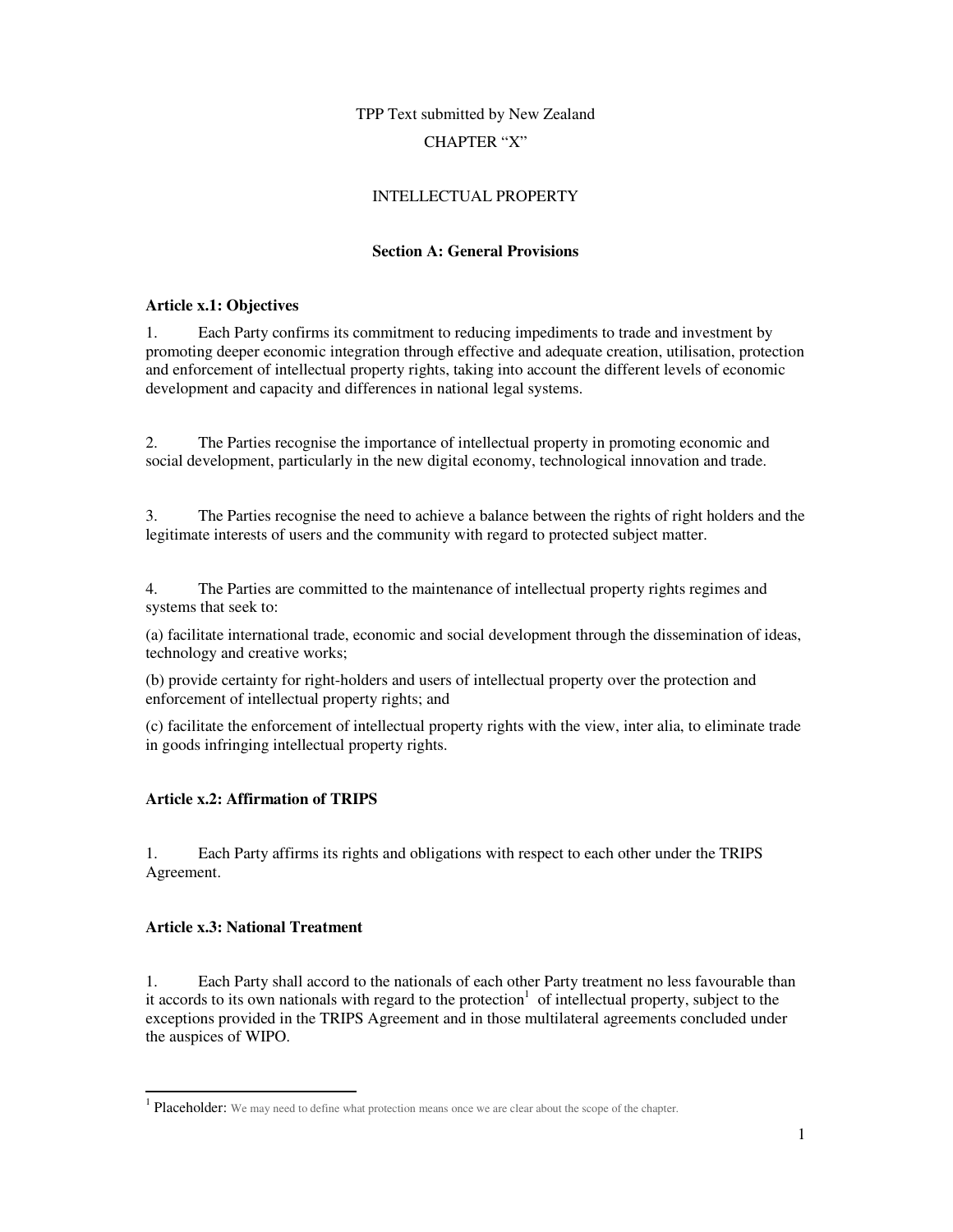2. Each Party may derogate from paragraph 1 in relation to its judicial and administrative procedures, including requiring a national of any other Party to designate an address for service of process in its territory, or to appoint an agent in its territory, only where such exceptions are:

(a) necessary to secure compliance with laws and regulations that are not inconsistent with this Chapter; and

(b) not applied in a manner that would constitute a disguised restriction on trade.

## **Article x.4: Implementation of this Agreement**

1. The provisions of this Chapter shall be implemented in a manner that avoids the creation of barriers to legitimate activity, including electronic commerce, and, consistent with that Party's law, preserves fundamental principles such as rights and freedom of expression, fair process and privacy.

## **Article x.5: Transparency**

1. Each Party shall ensure that its laws, regulations and procedures concerning the protection and enforcement of intellectual property rights shall be published, or where such publication is not practical, are made publicly available in at least the national language of that Party or in the English language.

2. Each Party shall endeavour to make the information referred to in Paragraph 1 made available in the English language and on the internet.

3. Each Party shall endeavour to make available on the internet those details of patent, trademark, design and geographical indication applications that are open to public inspection under national law.

## **Section B: Cooperation**

## **Article x.6: Objectives**

1. The Parties recognise the need to cooperate in order to improve the efficiency of international and domestic intellectual property systems and develop those systems in order to foster domestic innovation and reduce compliance costs for businesses.

2. The Parties agree to cooperate in order to achieve the objectives set out in Article 1 of this chapter, and in accordance with the provisions in this section.

## **Article x.7: Contact Points**

1. Each party shall designate contact points in relevant government agencies in order to comply with this section.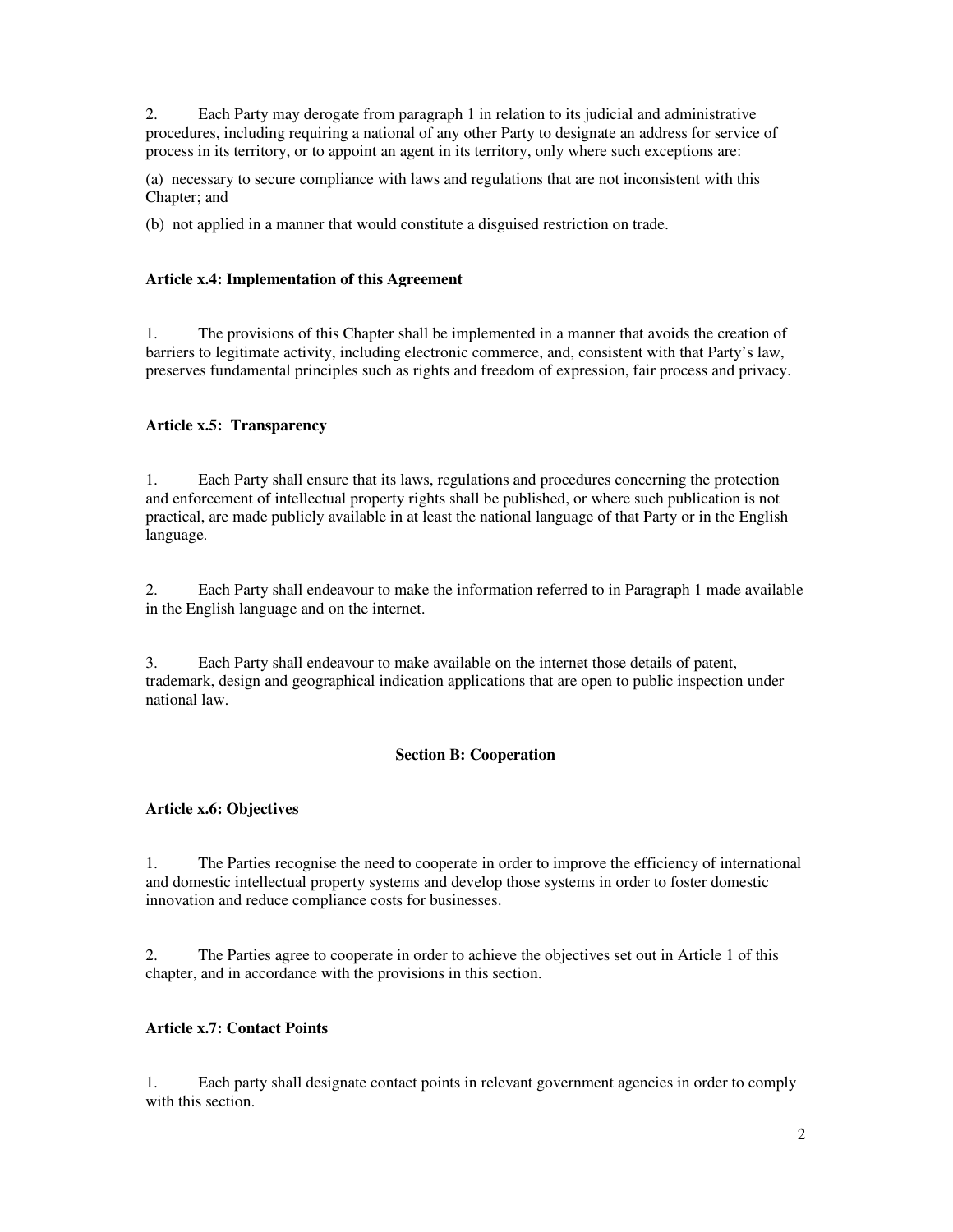#### **Article x.8: Development of intellectual property systems**

1. Each party shall, where appropriate and upon request by another party, support that party in implementing any of the following treaties:

- (a) Patent Cooperation Treaty;
- (b) Protocol Relating to the Madrid Agreement Concerning the International Registration of Marks;
- (c) Singapore Treaty on the Law of Trademarks; and

(d) Nice Agreement Concerning the International Classification of Goods and Services for the Purposes of the Registration of Marks.

2. In order to develop the efficiency and transparency of their respective intellectual property administration and registration systems, the parties shall, through their respective agencies responsible for intellectual property:

(a) exchange information and experiences regarding developments in such systems and develop publicly accessible databases of registered rights; and

(b) exchange information and experiences regarding the enforcement of intellectual property rights.

#### **Article x.9: Emerging issues**

1. Each party shall, through their respective agencies responsible for intellectual property, cooperate to encourage policy dialogue and enhance understanding of emerging intellectual property issues, including:

(a) how copyright can support and encourage the development of innovative business models and promote better access to works, including enhancing the availability of orphan works and material in the public domain;

(b) how the intellectual property system can deal with issues associated with traditional knowledge, traditional cultural expressions and genetic resources.

## **Article x.10: Capacity Building**

1. The Parties acknowledge the differences in capacity between some Parties in the area of intellectual property. Where a Party's implementation of this Chapter is inhibited by capacity constraints, each other Party shall, as appropriate, and upon request, endeavour to provide cooperation to that Party to assist in the implementation of this Chapter.

## **Article x.11: IP Committee**

1. The Parties hereby establish an Intellectual Property Committee (the Committee) consisting of representatives of the Parties, to monitor the implementation and administration of this Chapter.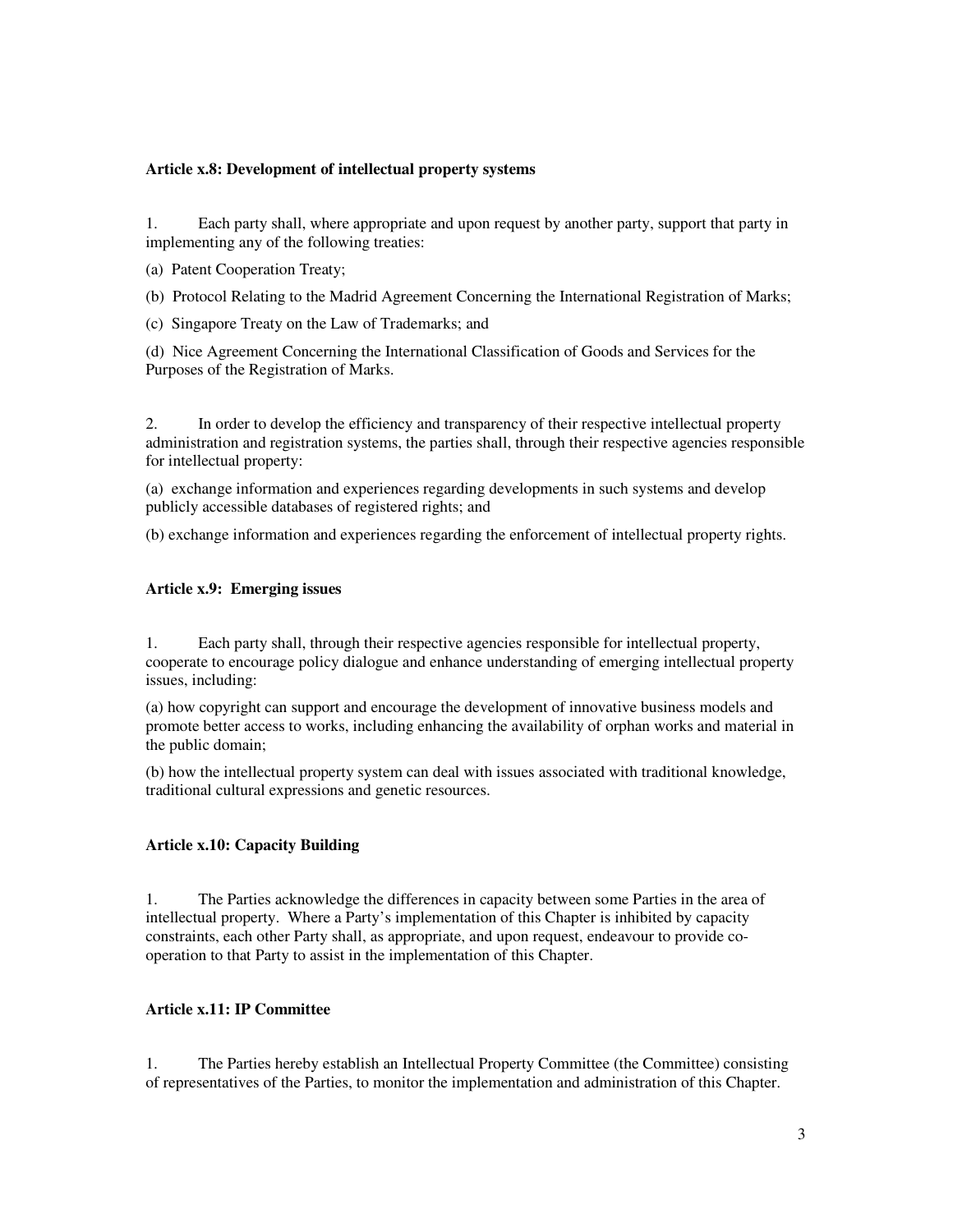2. The Committee shall meet annually or as mutually determined by the Parties. Meetings may be conducted in person, or by any other means as mutually determined by the Parties.

3. The Committee shall determine its terms of reference in accordance with this Chapter.

4. The Committee shall determine its work programme in response to priorities as identified by the Parties.

5. In the course of fulfilling its functions, the IP Committee may agree that existing or new mechanisms be utilised or developed in order to promote dialogue between the Parties on intellectual property issues, including by providing opportunities for stakeholders to engage with the Parties on such issues.

## **Article x.12: Resourcing**

1. All co-operation under this section is subject to the availability of resources.

## **Section C: Trade marks**

## **Article x.13: Types of Signs Registrable as Trade Marks**

1. No Party may require, as a condition of registration, that trade marks be visually perceptible, nor may a Party deny registration of a trade mark solely on the ground that the sign of which it is composed is a sound or a scent. A Party may require an adequate description, which can be represented graphically, of the trade mark.

## **Article x.14: Term of Protection for Registered Trade Marks**

1. Each Party shall provide that the initial registration period, and each period of renewal of registration, of a trademark shall be for a term of ten years.

## **Article x.15: Use of the Nice Classification system**

1. Each Party shall adopt the classification system (the "Nice Classification") as provided for under the Nice Agreement Concerning the International Classification of Goods and Services for the Purposes of the Registration of Marks as revised and amended. Each Party may use the Nice Classification as either a principal or as a subsidiary system.

## **Article x.16: Opposition and Cancellation**

1. Each Party shall provide high quality trade marks registration regime through the conduct of examination as to substance and formalities and through opposition and cancellation procedures.

## **Article x.17: Overlap Between Trade Marks and Geographical Indication Protection**

1. Each Party shall protect trade marks where they predate, in its jurisdiction, geographical indications, in accordance with its domestic law and the TRIPS Agreement.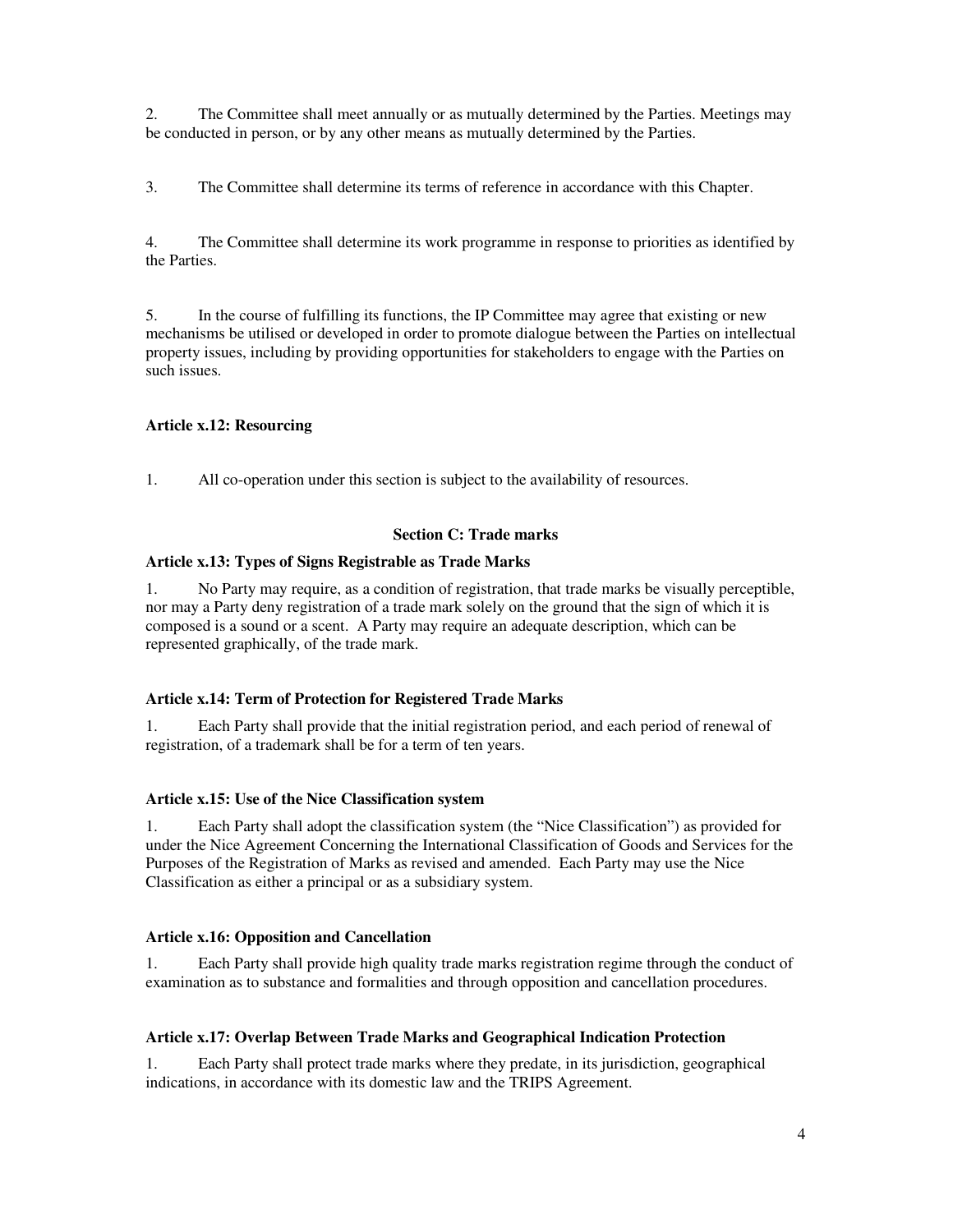## **Section D: Traditional Knowledge, Traditional Cultural Expressions<sup>2</sup> and Genetic Resources**

## **Article x.18:**

1. The Parties recognise the importance and potential contribution of traditional knowledge, traditional cultural expressions, and biodiversity to cultural, economic, and social development.

## **Article x.19:**

1. Subject to each Party's international obligations, the Parties affirm that they will endeavour to establish appropriate domestic measures to protect traditional knowledge and traditional cultural expressions. Such measures may provide, inter alia:

(a) Protection against the unauthorised disclosure of secret traditional knowledge and traditional cultural expressions;

(b) Acknowledgement of Indigenous Peoples or local communities as the custodians of their traditional knowledge and traditional cultural expressions;

(c) Protection against the offensive use of traditional knowledge and traditional cultural expressions;

(d) Protection against the use of traditional knowledge or traditional cultural expressions in trade that suggests a connection that does not exist with the custodians of the knowledge or expressions; and

(e) For patented inventions utilising traditional knowledge or genetic resources:

(i) Promotion of quality patent examination to ensure the conditions of patentability are satisfied; and

(ii) Promotion of the use of access and benefit sharing contracts.

## **Section E: Enforcement**

## **Article x.20: General Enforcement**

1. Each Party shall ensure that measures, procedures and remedies are available under the Parties' legislation so as to permit effective action against any act of infringement of intellectual property rights covered by this Chapter.

## **Article x.21: Enforcement of Copyright**

1. Each Party shall provide for effective enforcement procedures to curtail repetitive copyright infringement by means of the Internet. These procedures shall be implemented in a manner that avoids the creation of barriers to legitimate activity, including electronic commerce, and, consistent with that Party's law, preserves fundamental principles such as rights and freedom of expression, fair process and privacy.

2. Each Party shall provide criminal procedures and penalties in the following cases:

(a) Where a person wilfully infringes copyright for commercial advantage or financial gain; and

(b) Where a person wilfully commits a significant infringement of copyright, that is not committed for commercial advantage or financial gain and which is not otherwise permitted by law, but which has a substantial prejudicial impact on the owner of the copyright.

The term "traditional cultural expressions" is used synonymously with "expressions of folklore".